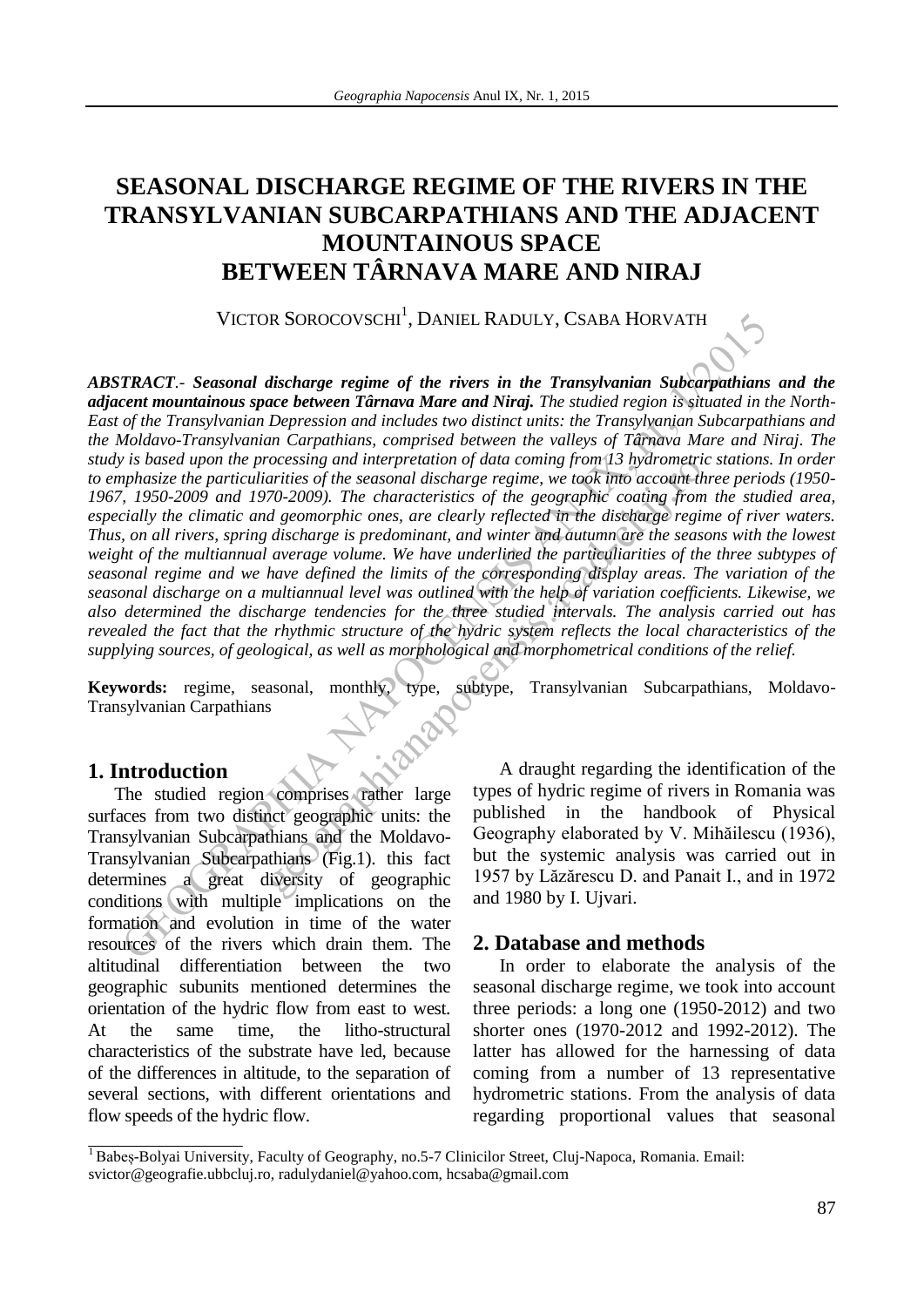discharge has in fulfilling the annual average volume in the three periods, there are no noticeable differences, the calculated values being fairly equal (fig.2). We can mention a few aspects that are specific to the analyzed periods, determined by the climatic changes in the three compared periods. Thus, the instability of winters in the interval 1992-2012 is seen in the fact that the proportional values of winter discharge were somewhat higher than those in the periods 1950-2012 and 1970-2012 (Fig. 2).

For most of the hydrometric stations studied, the proportional values of spring discharge in the three periods studied have remained fairly close. We notice a higher contribution of spring discharge in the period 1950-2012 to the realization of annual average volume.

On the rivers in the Niraj and Târnava Mică basins, the proportional values of summer discharge in the periods 1950-2009 and 1970- 2012 are slightly higher than those in the period 1992-2012.



**Fig.1.** *Map of units of relief*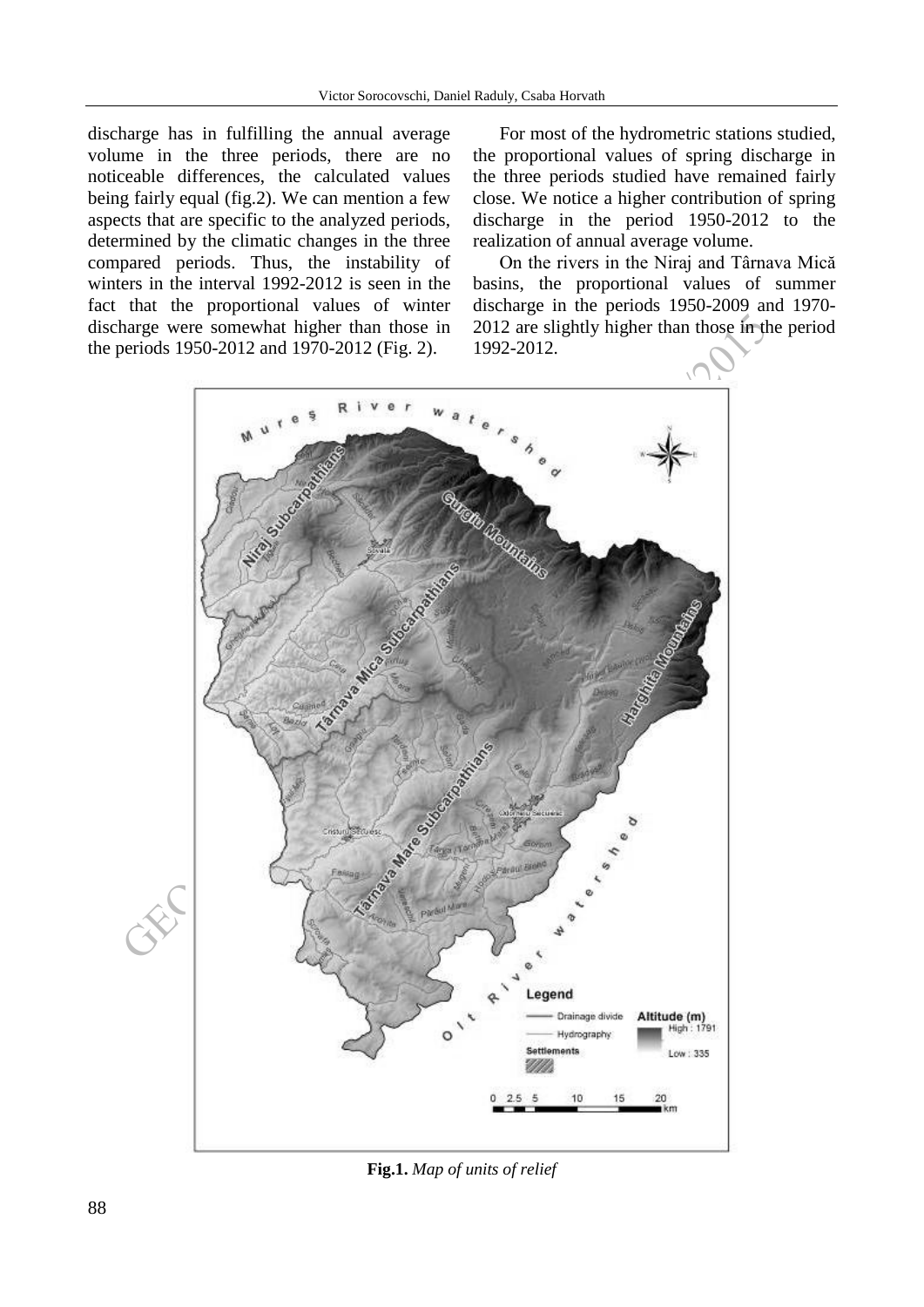

**Fig.2.** *The proportional values of seasonal discharge in the three studied periods.* 

| $\frac{40}{30}$                                                                                                                                                                                    | 20<br>10<br>$\Omega$<br>Winter<br>国 1950-2012<br>Fig.2. The proportional values of seasonal discharge in the three studied periods. | Spring       | ⊠ 1970-2012   | Summer Autumn<br>■ 1992-2012 |              | 40<br>30<br>20<br>10<br>0 | Winter        | Spring<br>図 1950-2012 図 1970-2012 図 1992-2012 | Summer       | -82<br>Autumn  |              |              |
|----------------------------------------------------------------------------------------------------------------------------------------------------------------------------------------------------|-------------------------------------------------------------------------------------------------------------------------------------|--------------|---------------|------------------------------|--------------|---------------------------|---------------|-----------------------------------------------|--------------|----------------|--------------|--------------|
| <b>Table 1.</b> Proportional values of seasonal discharge in<br>the studied periods (1950-2012, 1970-2012 and 1992-2012)                                                                           |                                                                                                                                     |              |               |                              |              |                           |               |                                               |              |                |              |              |
| <b>WINTER</b>                                                                                                                                                                                      |                                                                                                                                     |              | <b>SPRING</b> | <b>SUMMER</b>                |              |                           | <b>AUTUMN</b> |                                               |              |                |              |              |
| Hydr.<br>station                                                                                                                                                                                   | 1950<br>2012                                                                                                                        | 1970<br>2012 | 1992<br>2012  | 1950<br>2012                 | 1970<br>2012 | 1992<br>2012              | 1950<br>2012  | 1970<br>$2012 -$                              | 1992<br>2012 | 1950<br>2012   | 1970<br>2012 | 1992<br>2012 |
| Cinta                                                                                                                                                                                              | 22.1                                                                                                                                | 22           | 24.5          | 43.4                         | 42.9         | 43.1                      | 22.4          | $-22.4$                                       | 18.8         | 12.1           | 12.7         | 13.7         |
| Sovata                                                                                                                                                                                             | 20.5                                                                                                                                | 20.9         | 23.1          | 39.5                         | 37.6         | 38.2                      | 24.1          | 24.5                                          | 21.0         | 15.9           | 17.0         | 17.7         |
| Sărățeni                                                                                                                                                                                           | 20.6                                                                                                                                | 20           | 21.9          | 41.8                         | 41.2         | 41.7                      | $23.0^\circ$  | 23.2                                          | 20.2         | 14.7           | 15.6         | 16.1         |
| Crișeni                                                                                                                                                                                            | 24.6                                                                                                                                | 25.8         | 27            | 43.5                         | 40.8         | 42.3                      | 20.8          | 21.1                                          | 18.7         | 11.1           | 12.3         | 11.9         |
| Bezid                                                                                                                                                                                              |                                                                                                                                     |              | 21.9          |                              |              | 44.0                      |               |                                               | 21.6         |                |              | 12.5         |
| Vărșag                                                                                                                                                                                             | 16.0                                                                                                                                | 15.2         | 17.2          | 47.4                         | 46.9         | 45.8                      | 23.1          | 23.4                                          | 21.7         | 13.5           | 14.5         | 15.3         |
| Zetea                                                                                                                                                                                              |                                                                                                                                     |              | 18.6          |                              |              | 43.2                      |               |                                               | 22.8         | $\overline{a}$ |              | 15.4         |
| Odorohei                                                                                                                                                                                           | 17.5                                                                                                                                | 17.2         | 19.3          | 44.4                         | 43.2         | 43.3                      | 24.4          | 24.8                                          | 22.5         | 13.6           | 14.8         | 14.9         |
| Vânători                                                                                                                                                                                           | 18.4                                                                                                                                | 18.5         | 20.6          | 46.1                         | 44.3         | 44.4                      | 23.6          | 24.5                                          | 22.1         | 11.9           | 12.8         | 12.9         |
| Sicasău                                                                                                                                                                                            | 17.5                                                                                                                                | 16.9         | 18.8          | 43.5                         | 42.4         | 40.7                      | 24.5          | 25.2                                          | 23.8         | 14.4           | 15.5         | 16.7         |
| Nicolești                                                                                                                                                                                          | 22.8                                                                                                                                | 23.2         | 27.2          | 45.4                         | 42.0         | 41.6                      | 22.2          | 24.1                                          | 20.3         | 9.5            | 10.7         | 10.9         |
| Şimoneşti                                                                                                                                                                                          | 22.5                                                                                                                                | 23.1         | 23.2          | 44.3                         | 41.4         | 40.2                      | 22.4          | 23.3                                          | 24.4         | 10.9           | 12.1         | 12.2         |
| Saschiz<br>21.5<br>21.4<br>23.1<br>47.2<br>44.4<br>47.1<br>22.8<br>8.5<br>9.3<br>7.9<br>24.9<br>21.8<br>The proportional values of autumn discharge<br>average volume is carried by the autumn and |                                                                                                                                     |              |               |                              |              |                           |               |                                               |              |                |              |              |
| in the three periods remain close, observing a<br>winter discharges (table 1)<br>light increase of values during 1992-2012,<br>etter distinguished on the rivers in the Niraj                      |                                                                                                                                     |              |               |                              |              |                           |               |                                               |              |                |              |              |
| 3. Results and discussions<br>nd Târnava Mică basins.<br>The interpretation of the results obtained<br>In characterizing the main parameters<br>after the statistic processing of the data ha      |                                                                                                                                     |              |               |                              |              |                           |               |                                               |              |                |              |              |

|                                                          |  | <b>Table 1.</b> Proportional values of seasonal discharge in |  |
|----------------------------------------------------------|--|--------------------------------------------------------------|--|
| the studied periods (1950-2012, 1970-2012 and 1992-2012) |  |                                                              |  |

In characterizing the main parameters (duration, frequency, variability, average, seasonal, monthly and extreme values of data) we applied statistic methods which permitted the identification of the parameters of central tendency, of the variability and shape of series. The relations between the mentioned parameters were emphasized using the correlation matrix.

From the analysis of the three periods we notice the fact that on all rivers spring discharge is dominant, and the least weight within annual

## **3. Results and discussions**

The interpretation of the results obtained after the statistic processing of the data has allowed for the identification of particuliarities regarding the distribution of river discharge throughout the year.

### **3.1. Seasonal discharge regime**

The distribution of the seasonal discharge of rivers in the studied area is closely dependent on the climatic conditions, and there appear local differentiations, under the influence of the other physico-geographical factors.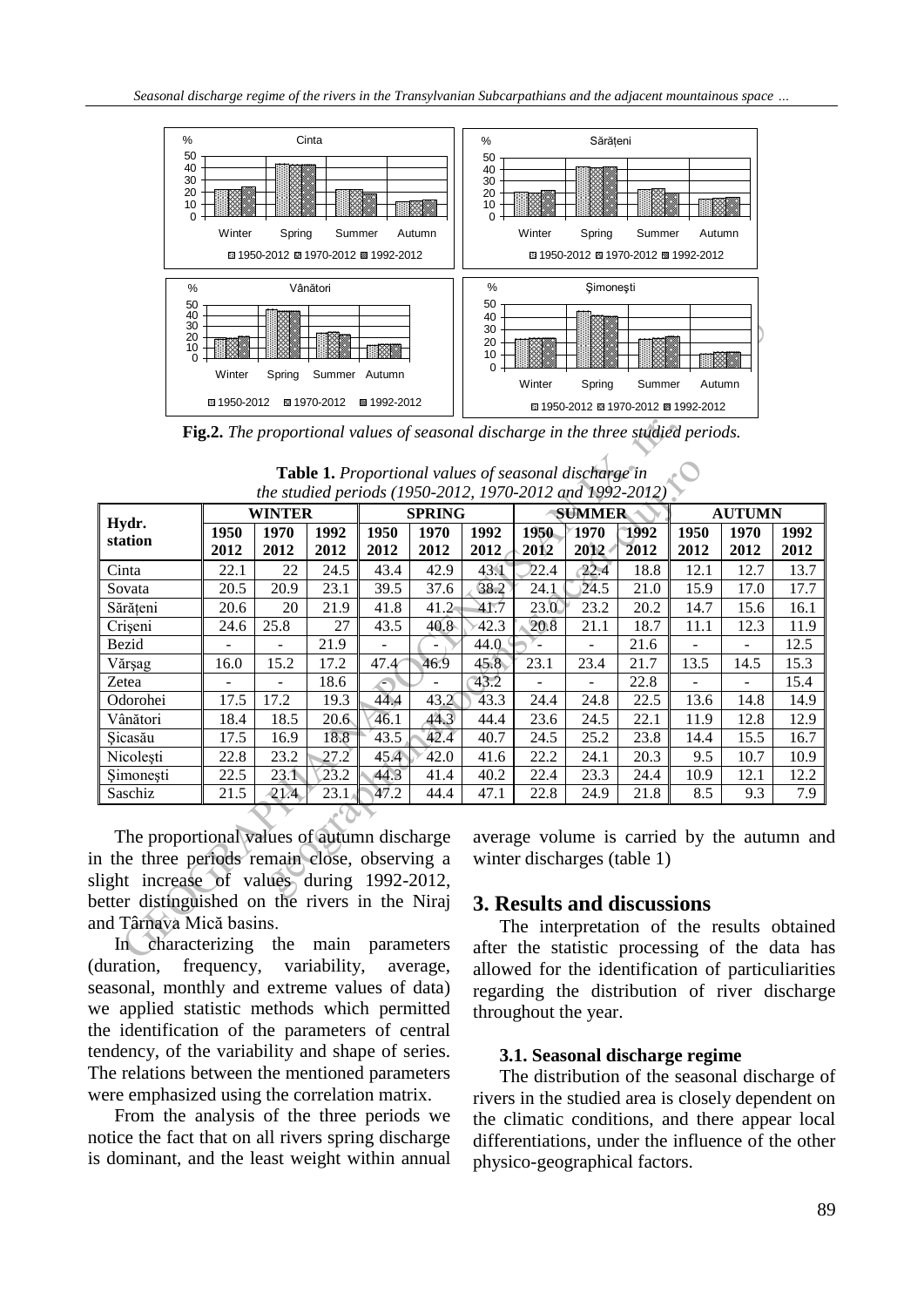#### **3.1.1. Spatio-temporal variation of seasonal discharge**

The spatial variation of seasonal discharge is linked to altitude, as a synthetic expression of the vertical zonality of the determinant and conditional factors. The seasonal variation of discharge is determined by the characteristics of the main climatic elements. The dominant feature of rivers in our country, including those in the studied region, lies in the fact that the weight of spring discharge is much higher than that in other seasons (fig.3).

In *winter* (XII-II), the regional distribution of discharge is greatly influenced, not only by the quantity of rainfall (rarely liquid), but also by the thermic regime. The negative temperatures of the air preserve the snow layer, cause rivers to frost and put a large quantity of water out of circulation.

The weight carried by the winter season to the realization of the annual volume of average discharge differs depending on altitude and the position of the mountain sides towards the dominant directions of movement of the air masses. Thus, the highest proportional values of winter discharge (20%-27% of the annual average discharge volume) are recorded on the rivers which drain the Subcarpathian region (Cușmed, Bezid) and on the rivers with favorable exposure to the advection of air masses from the west (the Niraj and Târnava Mică basins (fig.4). Conversely, on the rivers whose average altitude of the reception basins exceeds 900 m, these values remain between 15% and 20%. The explanation lies in the high frequency of negative temperatures, which diminish the possibilities for rivers to feed with snow melting.



**Fig. 4.** *The spatial distribution of proportional values of winter discharge* 

From the variation of winter discharge on a multiannual level, we notice the fact that the highest values of discharge occurred in different winters: 1978/1979 on Niraj and the rivers in the upper basin of Târnava Mică; 1995/1996 on Târnava Mare and 1981/1982 on some affluents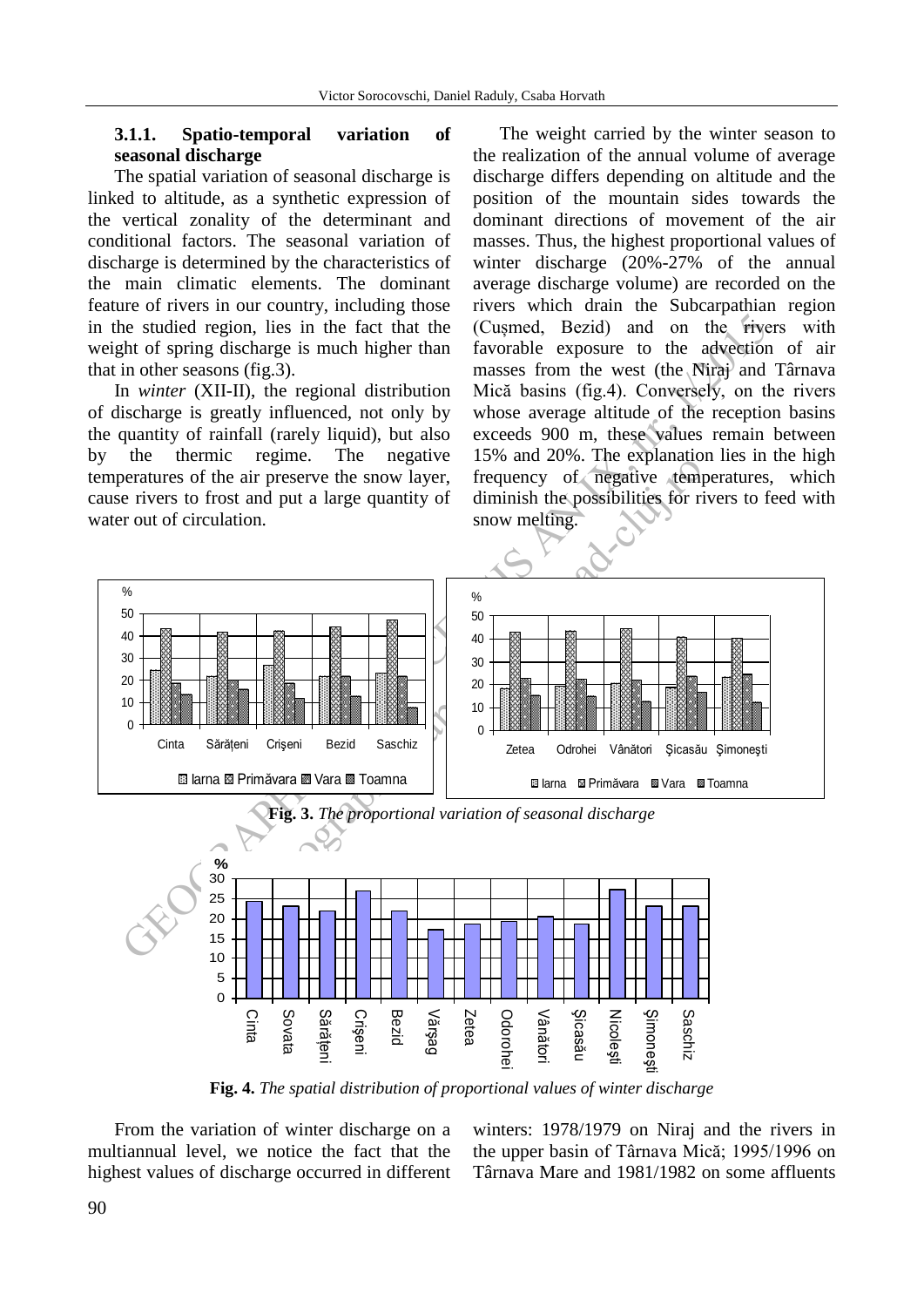of Târnava Mare (Hodoș, Scroafa) and Târnava Mică (Cușmed), received in the Subcarpathian region. In the afore mentioned winters, there existed climatic conditions which favored the brooks to feed with rainfall, especially from the successive melting of the snow layer. On most rivers, the lowest discharge values occurred in the winters of 1963/1964 and of 1983/1984, characterized by a persistent anticyclonic regime with low rainfall and low temperatures, which made the greatest part of river waters to be stored in solid shape.

The proportional value held by winter discharge of rivers in the Niraj and Târnava Mare basins (21%-25%) exceeds that in the summer.

*Spring* (III-V) represents the season with the highest discharge, conditioned by the melting of

the snow, the relatively high quantities of rainfall and the low values of evapotranspiration and infiltration in the soil which is either super saturated or partly frozen. These conditions are reflected in the discharge by the apparition of high spring waters. Depending on the melting rhythm, the intensity of rainfall that occur during this season, there also appear spring freshets generated by the melting of snow, rainfall or both phenomena overlapped. The regional variations are dictated by the differences in altitude and exposure of the reception basins in the two areas: mountainous and Subcarpathian. During this season, the average volume of discharge is high, representing between 38.2% (Târnava Mică in Sovata) and 47.1% (Scroafa in Saschiz) of the annual average discharge volume (Fig. 5).



**■ Cinta ■ Sovata ■ Şimoneşti Fig.5.** *The chronological variation of spring discharge.* 

Higher proportional values of spring discharge are encountered on Niraj, Bezid and the right affluents of Târnava Mare coming from Gurghiu Mountains (43% - 45% of the annual average volume). The lowest proportional values (38% - 41%) are recorded on the upper Târnava Mică and on Șicasău, where the effect of katabatic circulation is felt.

On most rivers, the richest spring discharge occurred in 1970, when the accentuated melting of the snow and long-term frontal rainfall, which were rather high in intensity, generated large volumes of water, which drained in about 80% - 85%, due to the high level of humidity in the substrate.

On most rivers, the lowest values of spring discharge occurred in 1972. Similar situations took place in 1979 on the upper Târnava Mică, in 1974 on Niraj and in 2002 on Feernic (Fig. 5).

In *summer*  $(VI - VIII)$  the decrease in the quantity of rainfall, the increase in the temperature of the air and the development of the vegetal carpet lead to the intensification of evapotranspiration, which determines the decrease of the discharge in contrast to the previous season. In addition to this, there is also the decrease in the reserves of subterranean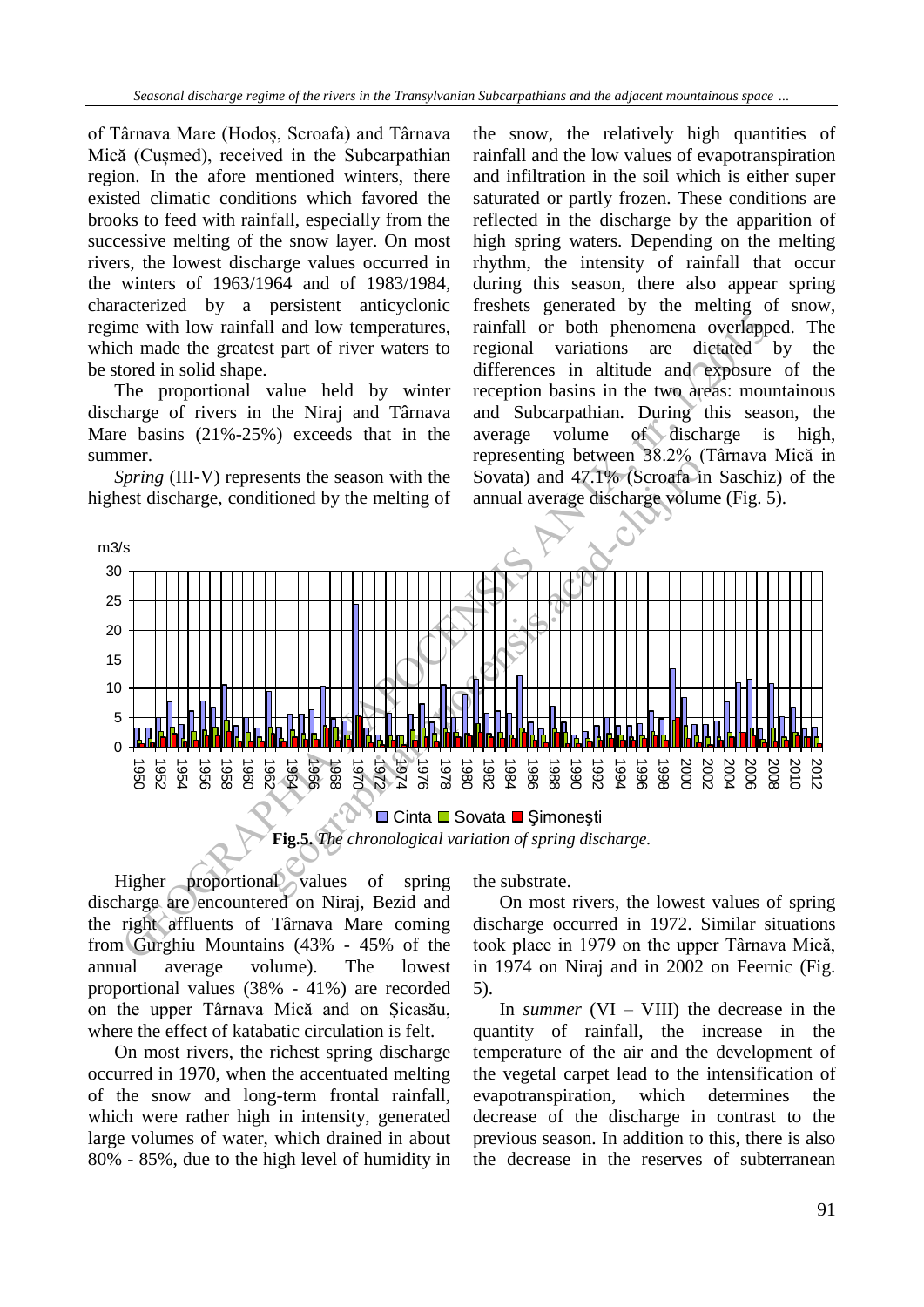waters. The phenomenon is reflected in the discharge by the apparition of low summer freshets. As a consequence of torrential rainfall, there also appear summer freshets, which can sometimes reach high amplitudes, causing floods. Their frequency is higher in July, but they can also appear in August, as was the case in August 2005 on Feernic. The volume discharged during this season represents between 18.8% (Cita) and 24.4% (Șimonești) of the annual average discharge. The lowest proportional values of summer discharge are recorded in the Niraj and Târnava Mică basins (between 18% and 22% of the annual average volume) and the highest are recorded in the Târnava Mare basin (between 22.1% and 25%).

cion 18.8% (Cita) and 24.4% (Simonesti) of rivers in the studied region.<br>
annual average discharge. The lowest it has been noticed that  $\sqrt{x_1x_2}$  and average discharge. The lowest it has been noticed in the Niraj and Ta Compared to the average situation presented, there have been extreme cases. Thus, the highest summer freshets occurred in different years: 1974 on Niraj and on the upper basin of Târnava Mică; 1980 in the Târnava Mare basin and in the upper basin of Târnava Mică; 1998 on Cușmed and Scroafa; 2010 on Feernic and the middle course of Târnava Mare. The lowest values of summer discharge occurred in 1950 in the Niraj and Târnava Mică basin, and in 1952 on the rivers in the Târnava Mare basin. The proportional value of 21%-22% of the annual average discharge specific to the mountainous region exceeds the volume discharged in average during the winter.

In *autumn*  $(IX - XI)$ , evaporation starts to diminish and the substrate reserves are spent and unrestored. As a consequence, in the beginning of this season there is the period of low waters and towards the end of the season, there can appear freshets generated by possible persistent rainfall. Autumn represents the season with the poorest contribution to the realization of the average annual volume (7.9% Scroafa in Saschiz and 17.7% Târnava Mică in Sovata). The proportional values of autumn discharge remain between: 15% and 18% in the superior basin of Târnava Mică, Șicasău and Hodoșa; 12%-13.5% in the basins of Cușmed, Bezid and Feernic; 13.5% - 15% on Târnava Mare upstream from the Șicasău river mouth. On all rivers, the highest autumn discharge occurred in 1972, and the lowest in different years: 1963 (Cinta, Vărșag, Vânători); 1979 (Sovata) and 1986 (Crișeni).

## **3.1.2. Types of seasonal distribution of discharge**

These were established on the basis of the succession of seasons, in the decreasing order of their contribution to annual discharge, with the exception of spring, which is predominant on all rivers in the studied region.

It has been noticed that  $\sqrt{1}$ . type is specific to the rivers in the Târnava Mare basin, with the exception of a few affluents in the Subcarpathian region (Hodoșa and Scroafa).

*The V.I.T. type* is specific to the rivers in the hydrographic basins of Niraj and Târnava Mică, regions which have a favourable exposure towards the advection of air masses from the west, as well as of some affluents of Târnava Mare originating in the Subcarpathian region (Hodoșa and Scroafa). In the case of this *type,*  the highest seasonal discharge, following the spring season, occurs in the summer and the lowest, in autumn (Fig.6).



**Fig. 6.** *Types of seasonal distribution of discharge*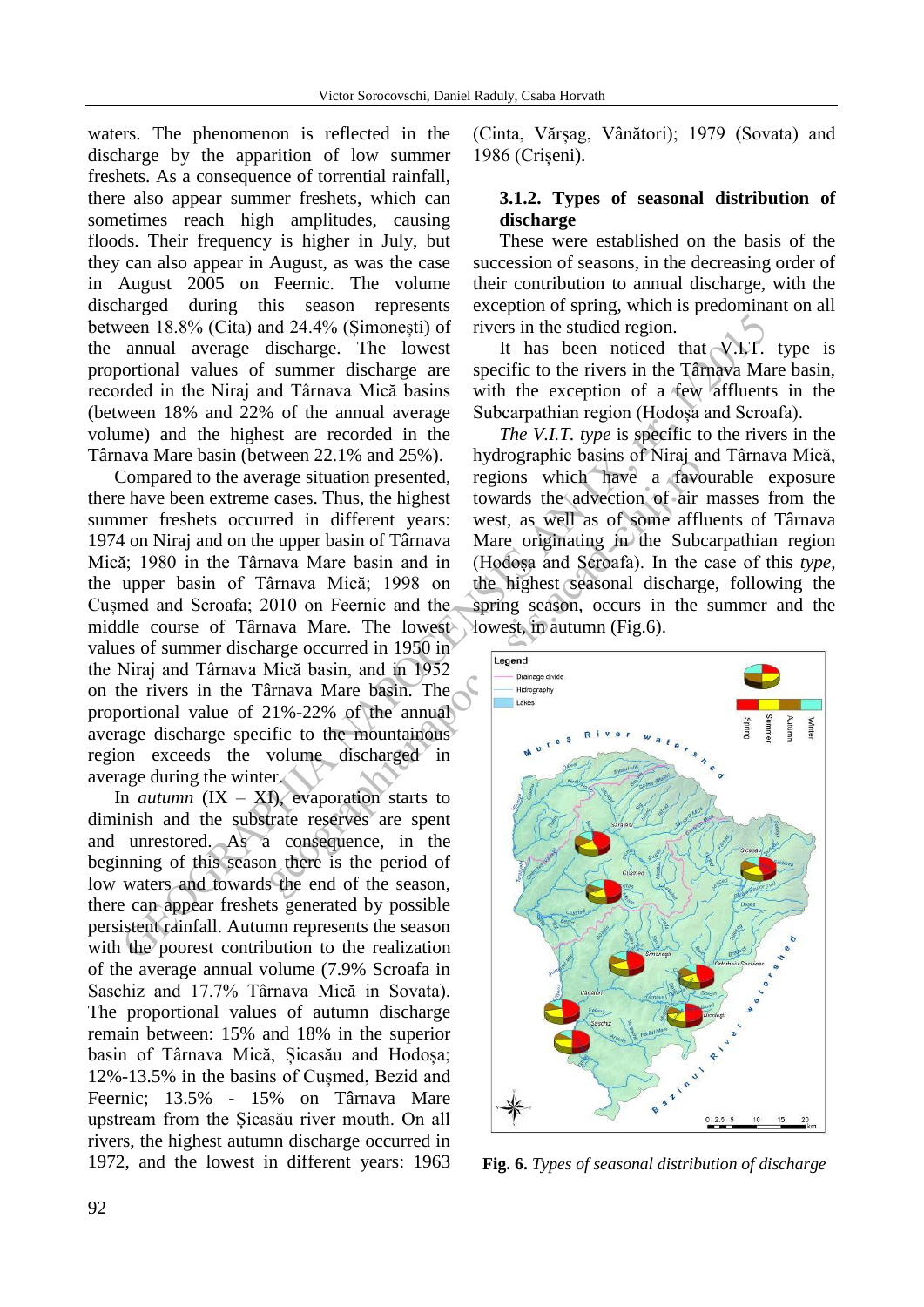### **3.1.3. Variation and tendency of seasonal discharge**

The discharge variation over time was emphasized by means of variation coefficients. In spring and winter, the lower values of this parameter reflect the more uniform feature of discharge distribution. Conversely, in summer and autumn, when the variation coefficients are at their highest values, regional differences are much more visible. Thus, there appear rather obvious contrasts between the rivers in the Niraj and Târnava Mică basins on the one hand, and those in the Târnava Mare basin, on the other hand (Fig. 7).

The tendency of seasonal discharge evolution in the period 1970 – 2009 exhibits great territorial diversity, being determined by natural factors (especially the climatic ones) and by anthropic ones. In winter, on most rivers, the stationary feature of discharge is emphasized. The slight increase tendency of winter discharge was determined on Târnava Mare at the

hydrometric station Odorhei, and was seen as rather high at Vărșag. The slight decrease tendency of discharge was encountered on Hodoșa, Scroafa and Feernic (table 2).

In spring, the stationary feature of discharge was seen on Târnava Mică, in Sovata, and on Târnava Mare at Vârșag, Odorhei and Vânători. On Târnava Mică at Sărățeni, Feernic and Scroafa, the tendency of spring discharge was that of slow decrease, and on Hodoș and Șicasău that of fast decrease (Fig. 8).

Slight increases of spring discharge were observed on Târnava Mare at Odorhei.

In summer, the tendency of the discharge in the analyzed period, on most rivers, was that of fast or slow decrease (table 2). A slow increase of summer discharge was observed on Feernic, at the hydrometric station Șimonești.

In autumn, on most rivers, the tendency of discharge was that of slight decrease, and even fast decrease on the brooks Scroafa and Hodoș (Fig. 9).



#### ■ larna ■ Primavara □ Vara □ Toamna

**Fig. 7.** *The values of seasonal variation coefficients* 

| <b>Brook</b> | <b>Hydrometric</b><br>station | Winter | <b>Spring</b> | <b>Summer</b> | <b>Autumn</b> |
|--------------|-------------------------------|--------|---------------|---------------|---------------|
| Niraj        | Cinta                         | St.    | Sc.u.         | Sc.a.         | Sc.u.         |
| Târnava Mică | Sovata                        | St.    | St.           | Sc.a.         | Sc.u.         |
| Târnava Mică | Sărățeni                      | St.    | Sc.u.         | Sc.a.         | Sc.u.         |
| Cusmed       | Crișeni                       | Cr.u.  | Cr.u.         | Sc.u.         | Sc.u.         |
| Târnava Mare | Vărșag                        | Cr.a.  | St.           | Sc.u.         | St.           |
| Târnava Mare | Odorohei                      | Cr.u.  | St.           | Sc.a.         | Sc.u.         |
| Târnava Mare | Vânători                      | St.    | St.           | S.a.          | Sc.u.         |
| Sicasău      | Sicasău                       | St.    | Sc.a.         | Sc.u.         | Sc.u.         |
| Hodos        | Nicolești                     | Sc.u.  | Sc.a.         | Sc.a.         | Sc.a.         |
| Feernic      | Simonești                     | Sc.u.  | Sc.u.         | Cr.u.         | Sc.u.         |
| Scroafa      | <b>Saschiz</b>                | Sc.u.  | Sc.u.         | Sc.a.         | Sc.a.         |

**Table 2.** *Linear tendencies of seasonal discharge.* 

St-stationary, Cr.u.-slight increase, Cr.a.-fast increase, Sc.u.-slow decrease, Sc.a-fast decrease